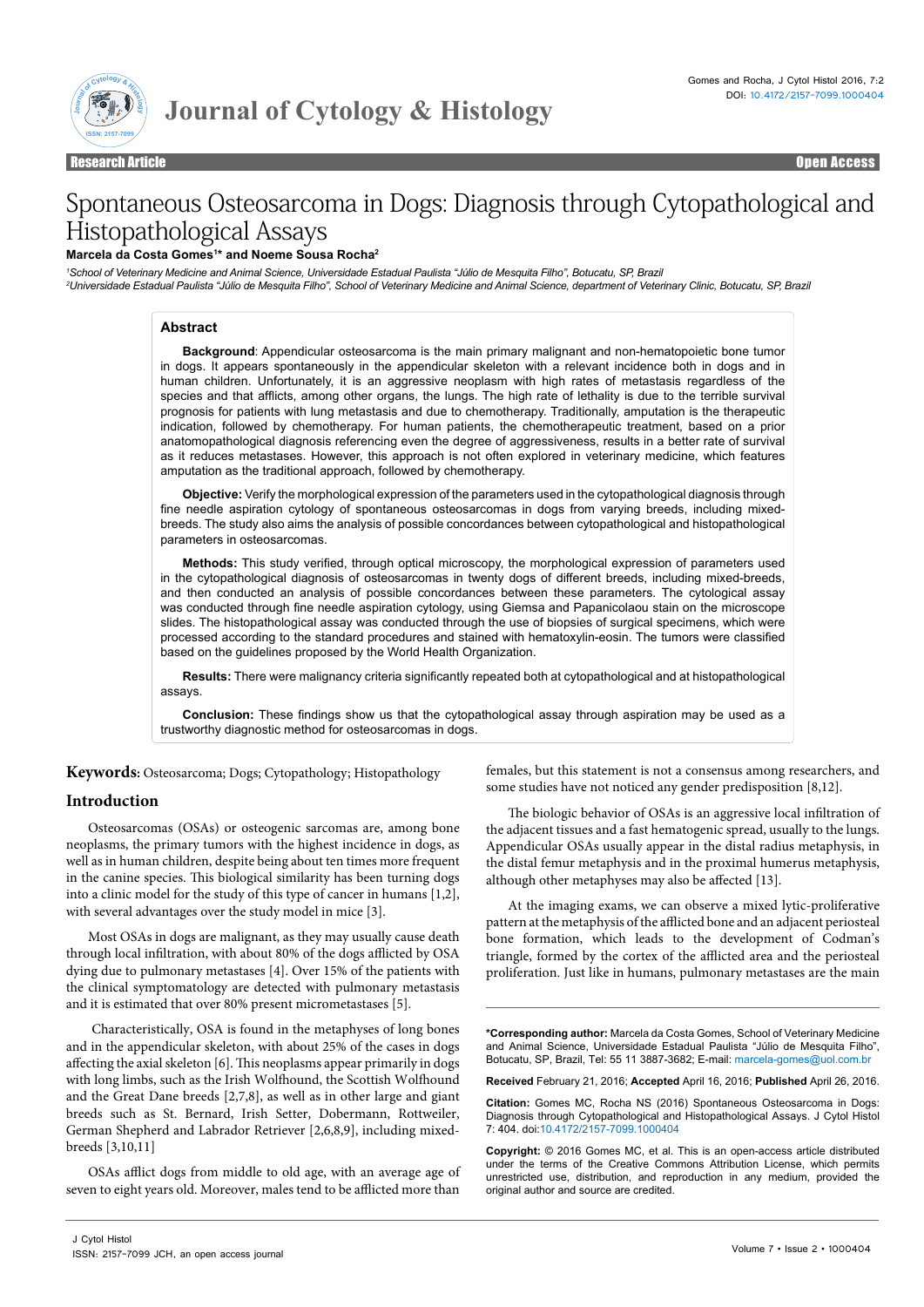causes of terminal morbidity, suggesting that over 90% of the canine patients may present microscopic metastases undetectable on imaging techniques during the routine [14].

Aside from the patient's clinical history, a detailed physical examination and radiographic examinations, the diagnosis is also based on a cytological assay, with the confirmation often being made through biopsy and histopathological assay [1,15]. The case study representativeness of this tumor is low in the Brazilian territory, due mainly to owners' choice for euthanasia given the high cost of the treatment. Therefore, records regarding the disease and other information regarding its clinic and pathologic manifestations are lost, both ante and post-mortem [14,16].

According to Ribeiro et al. [17], the early diagnosis of jaw OSA in humans favorably influences the treatment and prognosis of the disease, as, with a fast diagnosis and a precise assessment of the tumoral involvement, it is possible to conduct a conservative treatment with curative goals and minimal sequelae.

The treatment of OSA consists of amputation or limb-sparing surgery followed with adjuvant chemotherapy with doxorubicin, platinum-based drugs, or a combination of both, as well as cisplatin and carboplatin. The average survival of these animals with amputation and chemotherapy without metastasis ranges from 165 to 470 days [4,18- 21]. With advances in the treatment and multi-agent chemotherapy, the prognosis has improved during the last few decades, with an increased survival rate, but the prognosis remains bad for patients with pulmonary metastasis or patients with refractory tumors [5].

Canine OSAs share many traits with human OSAs, including wounds of identical appearance, with dogs possibly being used as a comparative model [13,14]. Given the frequency in dogs, the canine model for spontaneous OSA has been offering unique opportunities towards comprehending the genomic origins of this tumor. This allows both studies regarding the role of metastases in the disease and tests with new research drugs that would otherwise take too long to provide results in humans [9].

Regarding morphological microscopic characterization, OSA cells are usually round or elliptical, with defined cytoplasmic borders, a bright blue granular cytoplasm and eccentric nucleus with or without nucleoli. Giant, multinucleated cells are common and often there is an amorphous pinkish material (osteoid) at the slide background or in the osteoblastic cytoplasm [22,23]. If the round cells cannot be identified with confidence as osteoblasts, it is possible to conduct, in non-stained slides, a cytochemical stain for alkaline phosphatase (ALP) as osteoblasts are usually ALP positive [15].

The Fine Needle Aspiration Cytology (FNAC) was created in the 1930s with the purpose of diagnosing malignant tumors in humans. In animals, the technique began to be employed in the 1980s, aiding in the distinction between hyperplasia, inflammations, neoplasms and degenerations [23- 26]. OSA FNAC is usually conducted using a bone marrow aspiration needle. In most cases, a blunt percutaneous FNAC may be conducted with only manual containment – if the operator cannot penetrate the cortex, the ultrasound guide usually allows the visualization of a "window" through which the needle is inserted. The FNAC method potentially perfects the cytological sample due to architectural preservation, allowing the creation of paraffin blocks for later processing, similarly to a histological sample, which enables the use of histochemical and immunohistochemical adjuvant techniques [27].

Although this approach is seldom explored in veterinary medicine,

the role of cytology as a diagnostic tool continues to expand [1]. The technique has several advantages, such as reliability, a minimally invasive diagnosis, reduced cost in comparison to histopathology and fast results [22,28], which enables the surgical and therapeutic approach. Despite the more specific and definitive characteristics related to the diagnosis through histopathology, several authors consider that cytopathology may be used as a definitive diagnosis [23,29-31], or at least be considerably helpful [32]. However, there are still several restrictions regarding the sensitivity of this method [25], as the irregular staining and the presence of precipitate or other refracting artifacts [26].

Ultimately, both techniques continue to be used in complementary diagnoses, illustrating an option between the low degree of invasion during sample collection for cytopathology and the higher level of information available to assess tissue architecture for histopathology [22].

This study aimed at verifying the morphologic expression of parameters used in the cytopathological diagnosis of spontaneous OSAs in dogs of several breeds, including mixed-breeds. It also aimed at analyzing the possible concordance between cytopathological and histopathological parameters of these bone neoplasms.

## **Materials and Methods**

For this experiment, we used canine OSAs diagnosed at the Veterinary Hospital and Veterinary Pathology Service at FMVZ – UNESP, Botucatu Campus, Brazil. Patients have, in order to reach a diagnosis, undergone clinical, radiologic, surgical and pathological examinations. The presumptive diagnosis was reached by cytological findings and confirmed by histopathological findings, as recommended by the World Health Organization – Histological Classification of Bone and Joint Tumors of Domestic Animals [32].

All owners received explanations regarding the procedures of this study, signing a Free, Prior and Informed Consent term. The project was approved in a favorable decision at the Ethics Council at FMVZ – UNESP, Botucatu Campus, Brazil.

The samples were collected from dogs with defined breeds and mixed-breeds with definitive diagnosis of OSA, totaling twenty animals. These animals firstly underwent FNAC of the lesion, followed by excision of the tumor, cytopathological and histopathological slides processing and their reading. The final diagnosis of OSA was given by distinct pathologists, and the slides were then archived in our Department of Veterinary Pathology. They were once more analyzed in behalf of this study.

In the cytopathological exam, each tumor was firstly divided in four quarters, followed by FNAC of each one. At least three microscope slides were used by quarter. The slides were first fixed through methanol and then stained by Giemsa; in those stained by Papanicolaou, 95% alcohol was used instead. All these proceedings were performed by different operators.

Surgical specimens were obtained from animals that underwent amputation or tumor excision. The tumor fragments were fixated in 10% neutral buffered formalin by at least 72 hours. They were then decalcified in 10% nitric acid and processed by the usual histological techniques of dehydration, diafanization and embedded in paraffin, cut with a maximum thickness of four micrometers, and stained with Hematoxylin-Eosin.

In this study, we first verified the quality of the samples, observing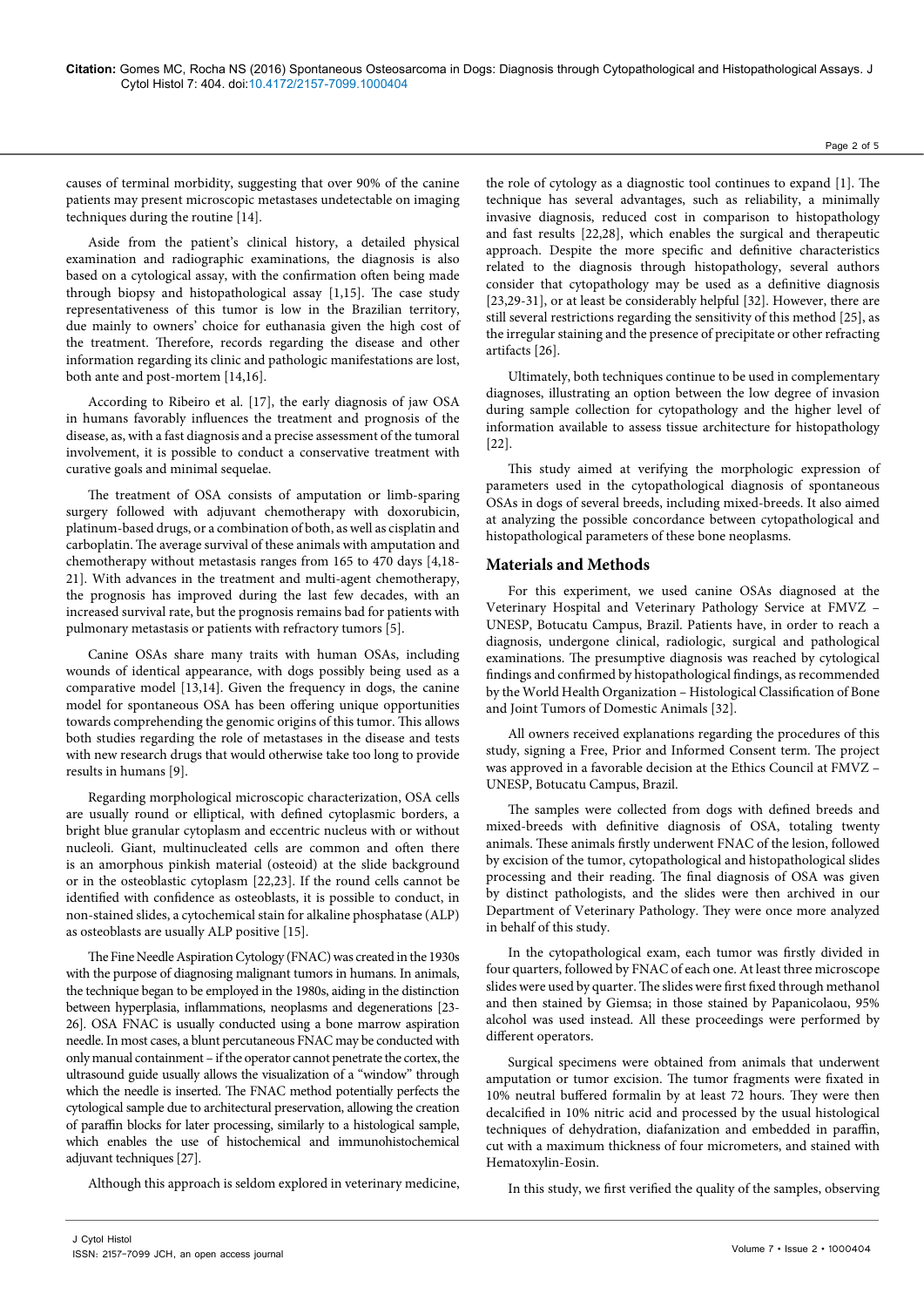Page 3 of 5

staining pattern and cellularity. Then, we then detailed the cellular characteristics for the diagnosis of OSA using previously established malignancy criteria for neoplasms as recommended by the World Health Organization – Histological Classification of Bone and Joint Tumors of Domestic Animals [33].

## **Results**

Twenty dogs participated in this study, with thirteen pure breeds (65%) and seven mixed breeds (35%). The average age of the animals was 9.5 years old, and the average weight was 34.8 kg (Tables 1 and 2).

In the present study, we have analyzed the morphological expression of several diagnostic parameters for OSA in dogs for comparison between diagnosis techniques through cytopathology and histopathology. The malignancy criteria included cellularity (low, moderate and high) and cellular arrangement (isolated or cohesive), as well as characteristics of the nucleus: presence of a nuclear halo,

| <b>Characteristics</b> |                                                                                                          | Number of<br>cases | % Total                                  |
|------------------------|----------------------------------------------------------------------------------------------------------|--------------------|------------------------------------------|
| Weight                 | Small $($ <10 kg $)$<br>Average (10 - 25 kg)<br>Large (25 - 45 kg)<br>Giant (45 - 90 kg)<br>Not weighted | 2<br>11<br>2<br>4  | 5.0%<br>10.0%<br>55.0%<br>10.0%<br>20.0% |
| Gender                 | Female<br>Male                                                                                           | 11<br>9            | 55.0%<br>45.0%                           |
| Age (years)            | $0$ to 5<br>5 to 7<br>$\geq 7$                                                                           | 3<br>16            | 5.0%<br>15.0%<br>80.0%                   |

**Table 1**: Information regarding weight, gender and age of the twenty dogs with OSA.

| <b>Pure Breeds</b>    | <b>Number of cases</b> | % Total |  |
|-----------------------|------------------------|---------|--|
| Rottweiler            |                        | 53.8%   |  |
| Labrador Retriever    | 2                      | 15.4%   |  |
| Weimaranner           |                        | 7.7%    |  |
| Belgian Shepherd      |                        | 7.7%    |  |
| Dalmatian             |                        | 7.7%    |  |
| <b>English Setter</b> |                        | 7.7%    |  |
| Total                 | 13                     | 100.0%  |  |

**Table 2**: Percentage of each breed affected with OSA, based on the thirteen pure breeds found in this study (65% of the twenty animals). There were seven (35%) mixed breed dogs in this study.



**Figure 1:** Dog osteosarcoma: atypical osteoclast (long white arrow), evident nucleoli (short white arrow), cytoplasm vacuolization (short black arrow), large nucleus-cytoplasm ratio (long black arrow), pseudopodium (gray arrow). Giemsa / 20 µm.



**Figure 2:** Dog osteosarcoma: disorganized bone trabeculae (short arrow) and atypical osteoclast (long arrow). Hematoxylin-Eosin / 50 µm.

uniform hyperchromasia, prominent and single nucleolus versus multiple nucleoli, nuclear molding, pseudoinclusion, multinucleation, atypical mitosis, enlarged nuclei (karyomegaly), chromatin aspect (finely or coarsely aggregated), presence of macronucleoli and nuclear morphology (rounded, oval and fibrillate). The criteria also consider cytoplasmic characteristics such as broad or scarce cytoplasm, presence of vacuoles and pseudopodia, cannibalism, basophilia, eosinophilia and cytoplasmic morphology (fibrillate or fusiform); anisocytosis and anisocariosis (discrete, moderate or marked); environmental characteristics such as inflammation, immature or mature bone matrix; distribution of mesenchymal cells (chondrocytes, osteoblasts and osteoclasts) and presence of platelets. Some of the aforementioned criteria are represented in (Figures 1 and 2**)**.

We first conducted a quality test on the microscope slides, with none being considered inadequate for analysis. The staining techniques used in the cytology slides were Giemsa and Papanicolaou.

Criteria such as nuclear halo and pseudo inclusion have not been found in a relevant number, as occurred with criteria such as cannibalism and presence of fibroblasts in the microenvironment.

Due to the low number of cases with an OSA diagnosis in the routine of the veterinary hospital at FMVZ – Botucatu, the number of histopathology slides available for the study did not reach twenty, limiting the comparison study between histopathology and cytopathology to seven cases.

The same steps taken in the examination of the cytopathology slides of OSAs have been employed for the histopathology slides, first with a quality examination followed by an analysis of the malignancy criteria. All samples were previously stained with Hematoxylin-Eosin (Table 3).

Due to the nature of the technique employed in the creation of the histopathology slides, it was not possible to clearly establish the criteria related to the cytoplasm, which is much more marked in cytopathological assays with Giemsa staining. Therefore, the analysis of cytoplasmic vacuolization and of the nucleus-cytoplasm ratio were not included. What could be noticed was fibrillate cytoplasmic shape in 57% (4) of the cases and eosinophilia in 85.7% (6).

We have noted a discrepancy between the diagnosis in the system and the findings of this study. Two cases previously diagnosed as osteoblastic OSAs were, in fact, chondrosarcomas, due to the large number of pleomorphic chondrocytes and the marked proliferation of the cartilaginous matrix, characteristics of this kind of neoplasm.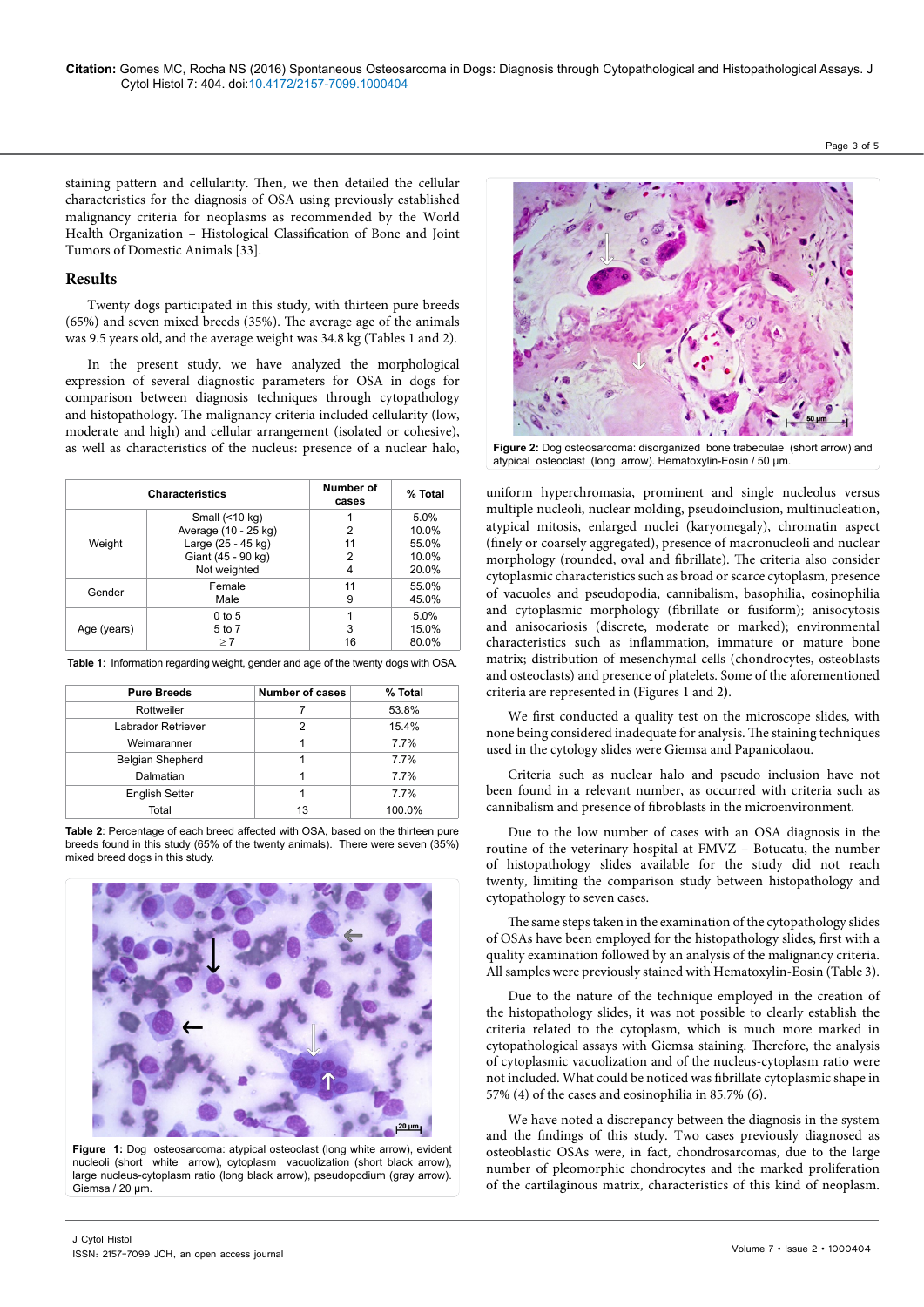Another diagnostic discrepancy was a wound that was revealed a bone remodeling process, in which cells did not present the expected malignancy criteria such as disorganized proliferation of the bone matrix and evident nucleolus.

This study observed that some malignancy criteria for canine OSAs are present both in cytopathology and in histopathology. Upon analyzing (Figures 3 and 4), we may note that the prominent nucleolus criteria is frequent in both techniques (95% in cytology and 85.7% in histology). The same happens with multinucleation (95% and 71.4%, respectively); fibrillate nucleus (50% and 42.9%), high number of osteoblasts (90% and 100%), high number of osteoclasts (85% and 85.7%) and mature bone matrix (85% and 85.7%).

### **Discussion**

J Cytol Histol

ISSN: 2157-7099 JCH, an open access journal

As previously mentioned, only seven histopathologic samples were analyzed instead of the twenty anticipated originally due to their scarcity. One hypothesis explaining this fact is the prominent position of the Veterinary Hospital at FMVZ-UNESP, Botucatu Campus, which is located in near the geographic center of the State of São Paulo, one of the most economically relevant states in Brazil. The hospital receives patients from several nearby regions and is considered a reference hospital for veterinary medicine in the country.

| Location                      | Number of<br>cases | % Category | % Total |
|-------------------------------|--------------------|------------|---------|
| <b>APPENDICULAR</b>           | 16                 | 100.0%     | 80,0%   |
| Forelimb                      | 11                 | 68.8%      | 55.0%   |
| Scapulo-humeral joint         | 1                  | 6.3%       | 5.0%    |
| Humerus                       | 6                  | 37.5%      | 30.0%   |
| Radius/ ulna                  | $\overline{2}$     | 12.5%      | 10.0%   |
| Radius/ ulna and carpal bones | $\overline{2}$     | 12.5%      | 10.0%   |
| <b>Hindlimbs</b>              | 5                  | 31.3%      | 25.0%   |
| Femur                         | $\mathfrak{p}$     | 12.5%      | 10.0%   |
| Tibia                         | $\overline{2}$     | 12.5%      | 10.0%   |
| Femur/Tibia                   | 1                  | 6.3%       | 5.0%    |
| <b>AXIAL</b>                  | $\overline{4}$     | 100.0%     | 20.0%   |
| Head                          | 3                  | 75.0%      | 15.0%   |
| Hard palate                   | $\overline{2}$     | 50.0%      | 10.0%   |
| Jaw                           | 1                  | 25.0%      | 5.0%    |
| Isquium                       | 1                  | 25.0%      | 5.0%    |
| <b>TOTAL</b>                  | 20                 | ---        | 100%    |

**Table 3**: Anatomical parts afflicted by OSA of twenty dogs. It shows the percentage relating each affected part to its corresponding category (appendicular or axial skeleton).





It is possible that owners of animals afflicted by this disease will choose not to conduct the treatment due to the distance between their hometowns and the hospital, transportation difficulties and traveling time, which makes the treatment unfeasible to some owners. Of all cases analyzed, seven (35%) animals belonged to residents of Botucatu. The cities of Rio Claro, Cerquilho and Tatuí presented two cases each (10% each), with the remaining seven belonging to residents of the cities of Atibaia, Brotas, Buri, Jaú, São Manuel, São Paulo and São Pedro (5% each).

We may also hypothesize that there is a chance that the studied OSA cases did not receive a surgical indication: there are situations in which the animal is not in good enough health to undergo a surgical procedure. It is also possible that the owners chose euthanasia instead of the treatment due to the low quality of life caused by metastases in vital organs or situations in which the owner does not authorize the surgery. According to Bersano [16], the non-representativeness of OSA in dogs is justified by the owners' decision for euthanasia instead of proceeding with the treatment, mainly due to the high costs involved.

According to the literature, large breeds like Rottweilers, Irish Setters and Labrador Retrievers show great predisposition for OSA [2,6,8]. Moreover, OSA has more often afflicted bones in the limbs or long bones, representing 85% of the cases, as well as the metaphyses [6]. In addition, 55% of the affected animals were large-sized and 10% were giant-sized.

Females have been more afflicted than males, with rates of 55% and 45% respectively. Despite the literature stating that males are more afflicted, there is still no clear consensus among researchers in this respect [8,12]. The average age of the dogs in this study was 9.5 years old. According to Vanel [8] and Morello [12], the average age of animals afflicted by OSAs was between seven and eight years old. The discrepancy between literature and this study may be explained by the increase in life expectancy of pets due to several factors. Among them, we can mention the higher availability of vaccines, the increasing awareness of owners regarding the geriatric issues of their pets and an improvement in the nutritional quality of pet foods [21]. Moreover, an early diagnosis of neoplastic diseases through cytopathological and histopathological assays enables increasingly efficient treatments, as well as higher life expectancy of patients [17].

According to Vanel et al. [8], chondrosarcomas are the main differential diagnosis for OSAs in dogs, being the second most common primary bone tumor in dogs, representing up to 10% of the cases. This study has found two cases of chondrosarcoma among six histopathological samples (33%). This difference can be explained